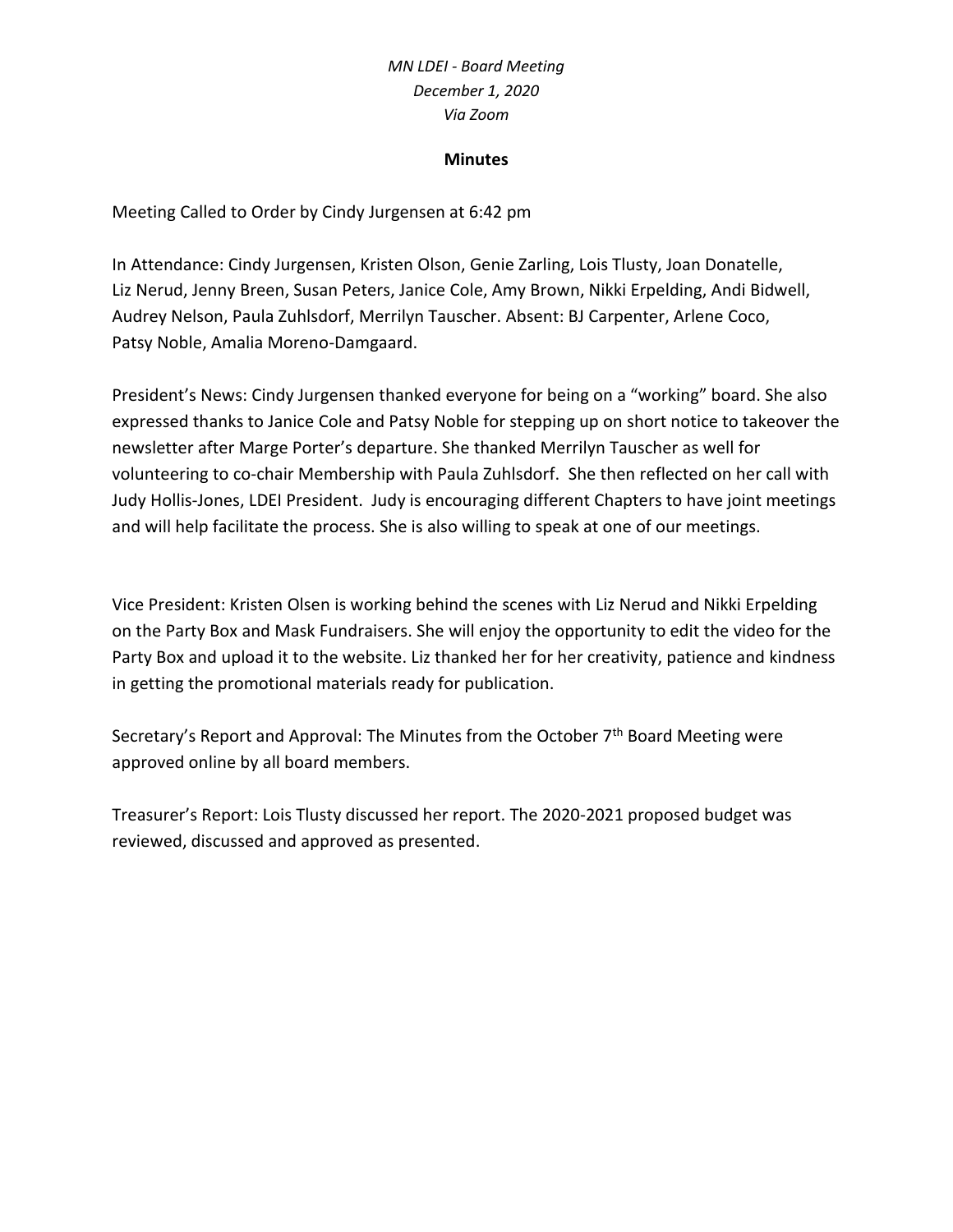| B Meeting 2020-2021 Budget Worksheet (11:2020).xls    |             |
|-------------------------------------------------------|-------------|
| Proposed MN LDEI 2020-2021 Budget                     |             |
|                                                       |             |
| <b>INCOME</b>                                         |             |
| Membership Dues (30 Active/15 Retired)                | \$7,000.00  |
| Program Registrations                                 | \$2,800.00  |
| Dame It! /Fundraiser                                  | \$19,000.00 |
| <b>Total Income</b>                                   | \$28,800.00 |
| <b>EXPENSES</b>                                       |             |
| <b>International Dues</b>                             | \$3,800.00  |
| Program Expenses                                      | \$2,000.00  |
| International Conference Expenses - Chair             | \$0.00      |
| International Conference Expenses- Chair Elect        | \$0.00      |
| International Conference-Membership                   | \$0.00      |
| Administrative Support                                | \$4,800.00  |
| Chapter Insurance                                     | \$800.00    |
| Membership (programs, member gifts, sympathy flowers) | \$300.00    |
| <b>Financial Support</b>                              | \$0.00      |
| Service Committee (internships, classes, field trips) | \$5,000.00  |
| Scholarship Committee-Academic Scholarships           | \$2,500.00  |
| Micro Grants                                          | \$1,000.00  |
| Communications/Social Media                           | \$250.00    |
| State Fair Award                                      | \$0.00      |
| Dame It!/Fundraiser                                   | \$8,000.00  |
| Miscellaneous Expenses (postage, checks, etc)         | \$100.00    |
| <b>LDEI</b> Patron Program                            | \$0.00      |
| Web Site Development and Maintenance                  | \$250.00    |
| <b>Total Expenses</b>                                 | \$28,800.00 |

.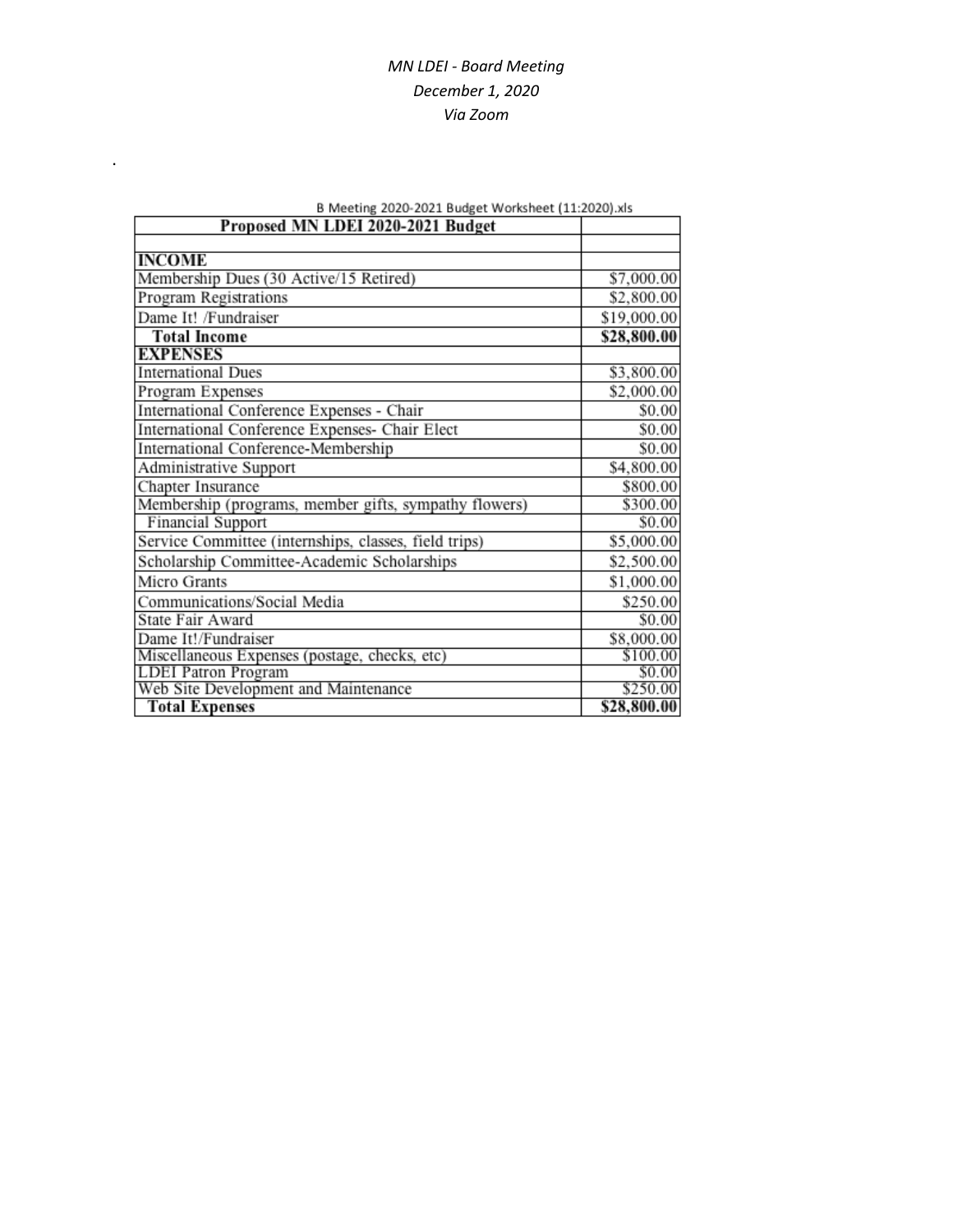## **Committee Reports**

Microgrants: Joan Donatelle spoke for this committee that she chairs with Liz Nerud. She was happy to share that she gave applications to Urban Roots and St. Louis Park's SEEDS Feeds so that they could each apply for a grant from the LDEI Relief Fund.

Service: Jenny Breen spoke about this committee she co-chairs with BJ Carpenter. There was some confusion about the amount that we could commit for 2020-2021. Cindy Jurgensen followed up with BJ Carpenter to clarify our monetary commitment and its timing.

Here is a brief recap of their conversation. Haley Ball, Executive Director of Urban Roots, expressed her thanks for the \$5000 check we presented to them in September for 2019-2020. (We had hoped to give Urban Roots \$8000 but could only do \$5000 due to not holding Dame It!.) BJ will let Haley know that we hope to give \$5000 for 2020-2021 but that we won't know until later in 2021 how our finances shake out. It may be less. At that time we will divvy up fundraising proceeds between Urban Roots, microgrants and scholarships for women in the industry.

Scholarship: Susan Peters represented this committee she co-chairs with Arlene Coco. She remarked that she didn't have much to report. On a bright note, she mentioned that she forwards the Newsletter to scholarship recipients and recently received a thank you from one of the recipients. She plans to send out holiday cards as another way of staying in touch.

Newsletter: Janice Cole reported that she and Patsy Noble took over for Marge Porter approximately 1½ weeks ago. They will continue to use the Mailchimp format and are looking for contributions. She asked Jenny Breen to please send photos of her and Dr. Kate Shafto for inclusion in the January Newsletter. They will be co-presenting Feed Your Health-Wellness and Healthy Cooking at the January Program Meeting.

Program: Amy Brown provided the update for this committee and a message from Amalia Moreno-Damgaard. Their budget is more conservative this year as virtual programs are less expensive than in person meetings. They are still trying to build a little revenue and Amy asked members for feedback regarding a \$10 fee/member and \$15/non-member for Zoom meetings. Through messages on the chat bar most members thought those fees were reasonable.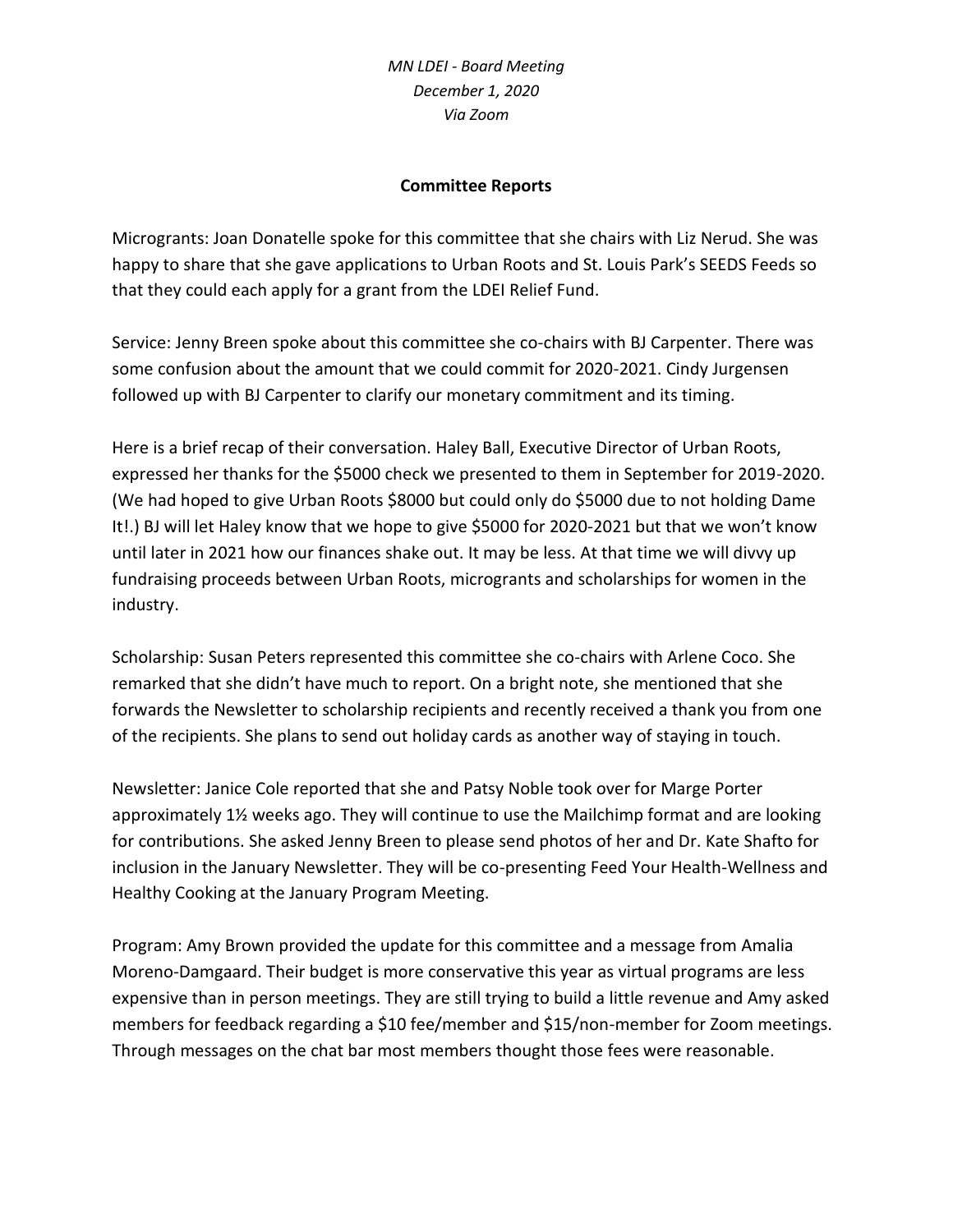Communications/Social Media: Nikki Erpelding gave a brief report on this new committee. She is continuing to post content on the Party Boxes. She would like to ramp up our media presence and welcomes new content. Next on her agenda is setting up a Pinterest account as it's the most sharable platform. She would like to feature the cookbooks that many of our Dames have written.

As a segue into a report from the Fundraising Committee, Liz Nerud gave a pitch about marketing the Party Boxes. She stated that this was big and ambitious project, and encouraged everyone to reach out to their networks and sell 3-4 boxes. Audrey Nelson commented that Liz and Nikki did an incredible job.

Fundraising: Andi Bidwell thanked all of the fundraising committee members, as well as those members who sewed over 123 masks including: Jeanie Kozar, Lois Tlusty, Diane Jackson and Janice's daughter-in-law. Several members delivered the masks. The Mask Fundraiser has sold out but there are 91 Party Boxes that remain to be sold. Following is a detailed report:

Les Dames Board Meeting – December 2<sup>nd</sup>, 2020

Fundraising Committee Report

Audrey Nelson my co-chair and I (along with our very active committee members including: Cindy Jurgensen, Joan Donatelle, Janice Cole, Liz Nerud, Nikki Erpelding and Merrilyn Tauscher) have been busy planning and executing some successful mini events. Listed below are the approximate net profits from these events:

| <b>Actual Total as of 12/1</b> | \$5,569.60   |
|--------------------------------|--------------|
| Donation from Cindy Jurgensen  | Ś.<br>500.00 |
| Second Mask Sale               | 5741.86      |
| <b>First Mask Sale</b>         | \$1,161.86   |
| Donations (from a nonmember)   | \$1,500.00   |
| Dame-It! French Dinner for Two | \$1,665.88   |